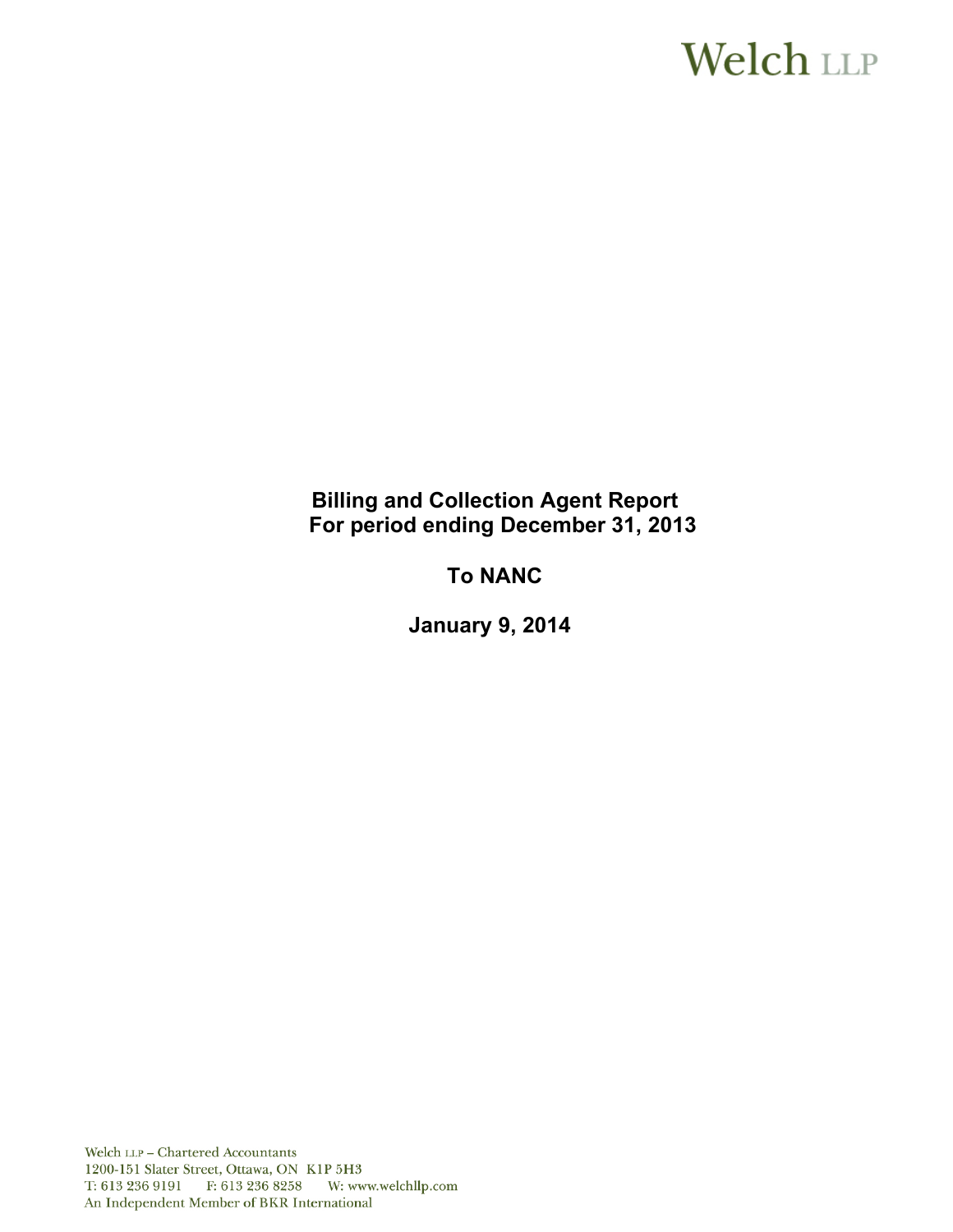### **NANPA FUND STATEMENT OF FINANCIAL POSITION DECEMBER 31, 2013**

| <b>Assets</b>                                    |            |    |               |
|--------------------------------------------------|------------|----|---------------|
| Cash Balance in bank account                     |            | \$ | 2,941,827     |
| Receivable from US Carriers                      | 264.762    |    |               |
| Receivable from Canada                           |            |    |               |
| Receivable from Caribbean countries              | 1.858      |    |               |
| Receivables forwarded to Treasury for collection | 205,690    |    |               |
| Allowance for uncollectible accounts             | (252, 200) |    | 220,110       |
| <b>Total assets</b>                              |            |    | 3,161,937     |
| Less: Accrued liabilities (see below for makeup) |            |    | (1, 111, 078) |
| <b>Fund balance</b>                              |            | S  | 2,050,859     |

**Makeup of Accrued Liabilities** (see following page for additional details)

| Welch LLP                          | 28.336    |
|------------------------------------|-----------|
| NEUSTAR Pooling 1K Block           | 570.968   |
| <b>NEUSTAR NANP Administration</b> | 463.107   |
| EY Audit Accrual                   | 43.000    |
| Data Collection Agent - USAC       | 5,667     |
|                                    | 1,111,078 |

**\*\*\*\*\*\*\*\*\*\*\*\*\*\*\*\*\*\*\*\*\*\*\*\*\*\*\*\*\*\*\*\*\*\*\*\*\*\*\*\*\*\*\*\*\*\*\*\*\*\*\*\*\*\*\*\*\*\*\*\*\*\*\*\*\*\*\*\*\*\*\*\*\*\*\*\*\***

In December, NeuStar billed for Modification M002 - NANPA change order #1- INC issue 692:Update the 5YY requirements for resources and INC issue 702:Update service description for use of 5YY resources in the amount of \$115,416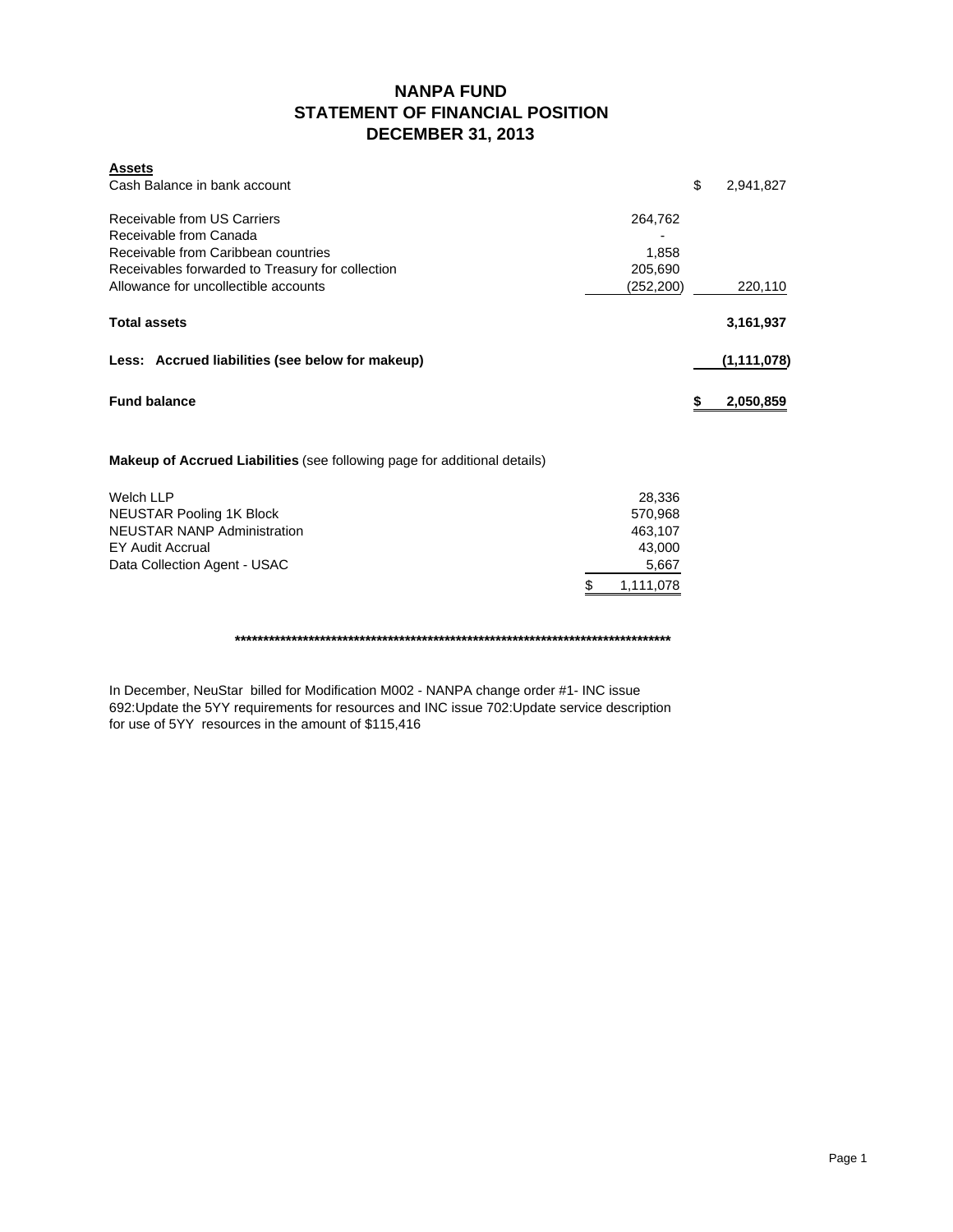#### **NANPA FUND FORECASTED STATEMENT OF CHANGES IN FUND BALANCE JULY 2013 TO JUNE 2014**

|                                                                     |            | Actual                 |                                   |                        |                          |                        |                      |                      |                      |                     | <b>Budgeted</b>       |                       |                       |                         | Variance between  |                                                |
|---------------------------------------------------------------------|------------|------------------------|-----------------------------------|------------------------|--------------------------|------------------------|----------------------|----------------------|----------------------|---------------------|-----------------------|-----------------------|-----------------------|-------------------------|-------------------|------------------------------------------------|
|                                                                     |            | <b>Jul-13</b>          | Aug-13                            | Sep-13                 | Oct-13                   | <b>Nov-13</b>          | Dec-13               | $Jan-14$             | Feb-14               | Mar-14              | Apr-14                | May-14                | <b>Jun-14</b>         | <b>Total</b>            | <b>Budget</b>     | forecasted results and<br>budget at June 30/13 |
| <u>Revenue</u>                                                      |            |                        |                                   |                        |                          |                        |                      |                      |                      |                     |                       |                       |                       |                         |                   |                                                |
| <b>International Contributions</b><br>Canada<br>Caribbean countries | (1)<br>(1) | 17,748<br>22,112       | 8,874<br>$\overline{\phantom{a}}$ | 8,874                  | 8,873<br>$\sim$          | 8,873                  | 8,873                | 8,873                | 8,873                | 8,873               | 8,873                 | 8,873                 |                       | 106,480<br>22,112       | 106,480<br>22,112 |                                                |
| <b>Total International Contributions</b>                            |            | 39,860                 | 8,874                             | 8,874                  | 8,873                    | 8,873                  | 8,873                | 8,873                | 8,873                | 8,873               | 8,873                 | 8,873                 |                       | 128,592                 | 128,592           |                                                |
| Domestic Contributions - US carriers                                | (1)        | 3,398,305              | 256,552                           | 459,330                | 230,562                  | 227,320                | 227,338              | 230,760              | 230,760              | 230,760             | 230,760               | 230,760               |                       | 5,953,207               | 5,860,288         | 92,919                                         |
| Late filing fees for Form 499A                                      | (2)        | 3,100                  | $3,000$ (                         | 2,400                  | 1,200)                   | $4,800$ )              | 1,000                |                      |                      |                     |                       |                       | 85,000                | 75,500                  | 85,000            | 9,500                                          |
| Interest income                                                     | (3)        | 877                    | 868                               | 610                    | 290                      | 284                    | 430                  | 667                  | 667                  | 667                 | 667                   | 667                   | 667                   | 7,361                   | 8.000             | 639                                            |
| <b>Total revenue</b>                                                |            | 3,435,942              | 269,294                           | 466,414                | 238,525                  | 231,677                | 235,641              | 240,300              | 240,300              | 240,300             | 240,300               | 240,300               | 85,667                | 6,164,660               | 6,081,880         | 82,780                                         |
| <b>Expenses</b><br><b>NANPA Administration</b>                      | (4)        | 172,232                | 172,232                           | 173,465                | 173,256                  | 174,797                | 288,310              | 174,549              | 174,549              | 174,549             | 174,549               | 174,549               | 174,549               | 2,201,586               | 2,210,010 (       | 8,424)                                         |
| 1K Block Pooling<br>Automated systems development (CLIN1)           | (4)<br>(7) | 202,036<br>75,000      | 212,781<br>75,000                 | 219,005<br>75,000      | 211,941<br>75,000        | 210,350<br>75,000      | 210,618<br>75,000    | 214,091<br>75,000    | 214,091<br>75,000    | 214,091<br>75,000   | 214,091<br>75,000     | 214,091<br>75,000     | 214,091<br>75,000     | 2,551,277<br>900,000    | 2,260,620         | 290,657<br>900,000                             |
| <b>Billing and Collection</b><br>Welch LLP<br>Data Collection Agent | (4)<br>(5) | 28,336<br>4,568        | 28,336<br>4,752                   | 28,336<br>4,976        | 28,336<br>4,851          | 28,336<br>4,898        | 28,336<br>4,828      | 28,336<br>4,750      | 28,336<br>4,750      | 28,336<br>4,750     | 28,336<br>4,750       | 28,336<br>4,750       | 28,336<br>4,750       | 340,032<br>57,373       | 340,032<br>57,000 | 373                                            |
| <b>Annual Operations Audit</b>                                      | (6)        | $\sim$                 | $\sim$                            | 43,000                 | $\sim$                   | $\sim$                 | $\sim$               | $\sim$               | $\sim$               | $\sim$              | $\sim$                |                       |                       | 43,000                  | 42,000            | 1,000                                          |
| <b>Bank Charges</b>                                                 | (8)        | 2.836                  | 7,624                             | 3,678                  | 3,023                    | 4,245                  | 3.339                | 3,000                | 3,000                | 3,000               | 3.000                 | 3.000                 | 3,000                 | 42,745                  | 36,000            | 6,745                                          |
| <b>Carrier Audits</b>                                               | (9)        | $\sim$                 | $\overline{\phantom{a}}$          | $\sim$                 | $\overline{\phantom{a}}$ |                        | $\sim$               |                      |                      |                     | $\sim$                | $\sim$                |                       |                         | 300,000           | 300,000                                        |
| Bad debt expense                                                    | (10)       | 29,146                 | 9,000                             | 31,183                 | 12,400                   | 7,905)                 | 5,360)               | 3,333                | 3,333                | 3,333               | 3,333                 | 3,333                 | 3,333                 | 88,462                  | 40,000            | 48,462                                         |
| <b>Total expenses</b>                                               |            | 514,154                | 509,725                           | 578,643                | 508,807                  | 489,721                | 605,071              | 503,059              | 503,059              | 503,059             | 503,059               | 503,059               | 503,059               | 6,224,475               | 5,285,662         | 938,813                                        |
| Net revenue (expenses)                                              |            | 2,921,788              | 240,431)                          | 112,229)               | 270,282)                 | 258,044) (             | 369,430) (           | 262,759) (           | 262,759)             | 262,759)            | 262,759)              | 262,759)(             | 417,392)              | 59,815)                 | 796,218 (         | 856,033)                                       |
| Opening fund balance                                                |            | 379,487                | 3,301,275                         | 3,060,844              | 2,948,615                | 2,678,333              | 2,420,289            | 2,050,859            | 1,788,100            | 1,525,341           | 1,262,582             | 999,823               | 737,064               | 379,487                 | 453,782           | 74,295                                         |
| <b>Closing fund balance</b>                                         |            | 3,301,275              | 3,060,844                         | 2,948,615              | 2,678,333                | 2,420,289              | 2,050,859            | 1,788,100            | 1,525,341            | 1,262,582           | 999,823               | 737,064               | 319,672               | 319,672                 | 1,250,000         | 930,328                                        |
| Fund balance makeup:<br>Contingency<br>Surplus                      |            | 1,250,000<br>2,051,275 | 1,250,000<br>1,810,844            | 1,250,000<br>1,698,615 | 1,250,000<br>1,428,333   | 1,250,000<br>1,170,289 | 1,250,000<br>800.859 | 1,250,000<br>538,100 | 1,250,000<br>275,341 | 1,250,000<br>12,582 | 1,250,000<br>250,177) | 1,250,000<br>512,936) | 1,250,000<br>930,328) | 1,500,000<br>1,180,328) | 1,250,000         |                                                |
|                                                                     |            | 3,301,275              | 3.060.844                         | 2,948,615              | 2,678,333                | 2,420,289              | 2.050.859            | 1,788,100            | 1,525,341            | 1,262,582           | 999.823               | 737.064               | 319,672               | 319,672                 | 1.250,000         |                                                |

**(1)** The US carrier contributions for the period from July 2013 to June 2014 and the International contributions are based upon actual billings.

(2) These fees represent the \$100 late filing fee charged to those companies that do not file the Form 499A by the due date.

**(3)** Interest income projections are estimates

**(4)** The cost for 1K Block Pooling is based on the contract awarded July 12, 2013

The cost of NANPA Administration is based on the contract. The cost of B&C Agent is based on the interim contract with Welch LLP in force until July 31, 2014

**(5)** The expense for the Data Collection Agent is based on estimate of costs by USAC for the 2013 calendar year.

**(6)** The cost for the annual operations audit performed by Ernst & Young LLP is \$43,000.

**(7)** The cost of the Automated systems development (CLIN1) will be paid out over 18 months as per the modification to the 1K Pooling contract.

**(8)** Bank fees are an expense to the Fund.

(9) The budget allowed \$300,000 for carrier audits. The FCC has indicated that it will likely not be performing any audits prior to June 30, 2014. If any audits are performed the funds to do so will come from this line ite

**(10)** The allowance covers all accounts considered potentially uncollectible at December 31, 2013.

#### **Assumptions: Reconciliation of forecast at June 30, 2014 to budget**

| Budgeted fund balance at June 30/14 - contingency                                                  | 1.250.000     |
|----------------------------------------------------------------------------------------------------|---------------|
| Decrease in fund balance between budget period (February 2012) and June 2012                       | (74, 295)     |
| Additional billings over estimate from budget                                                      | 92,919        |
| Late filing fees (reversal) for Form 499A                                                          | (9,500)       |
| Underestimate of interest earned to date compared to budget                                        | (639)         |
| NANP Admin - difference between budget and actual contract awarded due to variable travel<br>costs | 8,424         |
| NANP Admin - change orders issued                                                                  |               |
| Additional billings from B & C Agent due to renewal of contract                                    |               |
| Data Collection fees - Adjustment to actual from budget                                            | (373)         |
| Bad debts - Adjustment to actual from budget                                                       | (48, 462)     |
| Pooling and p-ANI - adjustment to actual from budget                                               | (1, 190, 657) |
| Pooling change orders                                                                              |               |
| Carrier audits that will not be performed                                                          | 300,000       |
| Operations Audit - Adjustment to actual from budget                                                | (1,000)       |
| Bank fees - Adjustment to actual from budget                                                       | (6, 745)      |
| Forecasted fund balance at June 30/14                                                              | 319.672       |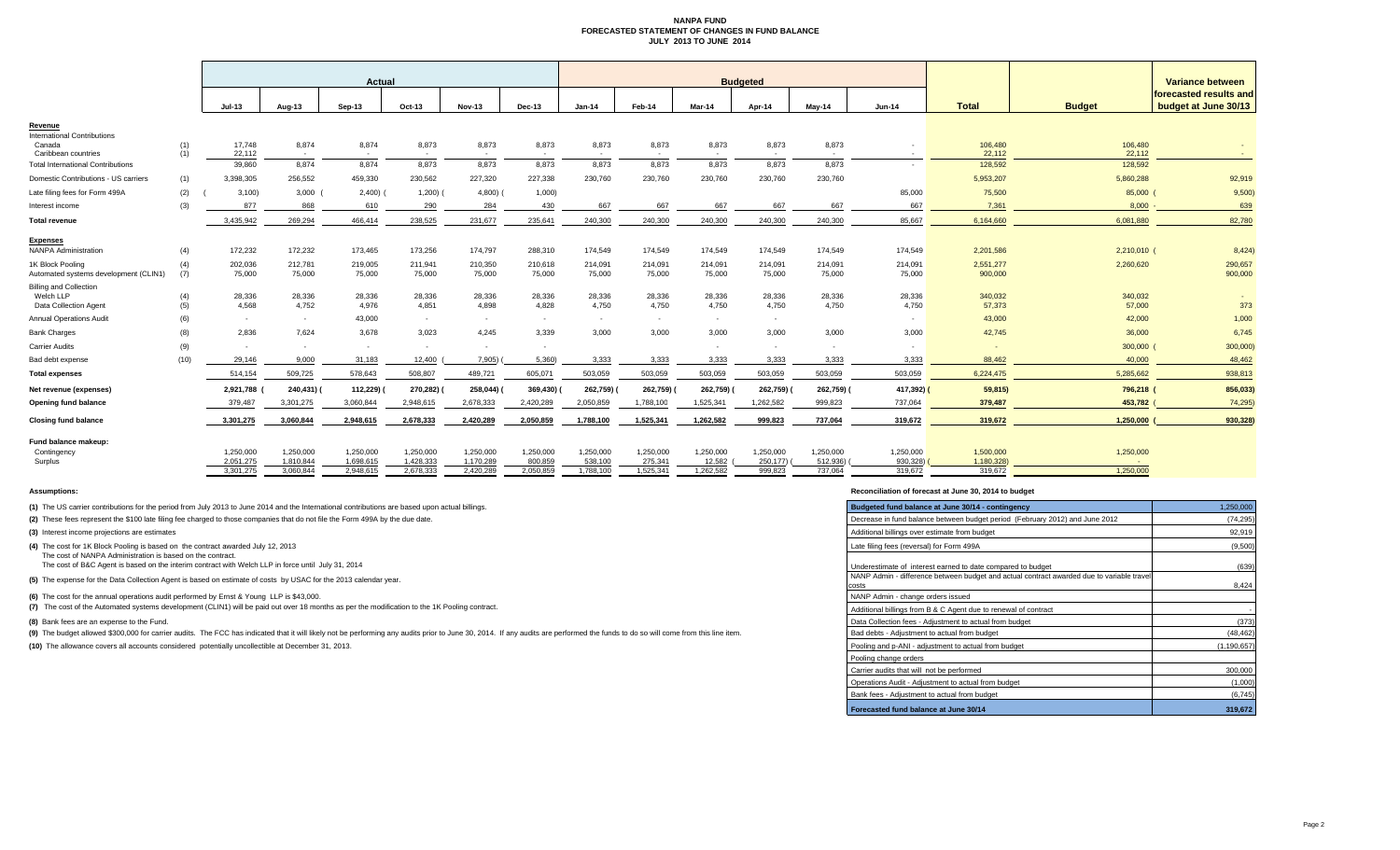#### **CURRENT AND FORECASTED LIABILITIES**

|                                                                                                                |              |     |                    | Current       |               |         |         |         |               |               |
|----------------------------------------------------------------------------------------------------------------|--------------|-----|--------------------|---------------|---------------|---------|---------|---------|---------------|---------------|
|                                                                                                                |              |     |                    | <b>Dec-13</b> | <u>Jan-14</u> | Feb-14  | Mar-14  | Apr-14  | <b>May-14</b> | <b>Jun-14</b> |
| <b>NEUSTAR - NANPA Administration contract</b><br>- Authorization by the FCC has not been received for payment |              |     |                    | 463,107       | 174,549       | 174,549 | 174,549 | 174,549 | 174,549       | 174,549       |
| November 2013                                                                                                  |              |     | 174,797            |               |               |         |         |         |               |               |
| December 2013                                                                                                  |              |     | 172,894            |               |               |         |         |         |               |               |
| December 2013 Change order #1                                                                                  |              | \$  | 115,416<br>463,107 |               |               |         |         |         |               |               |
| <b>NEUSTAR - Block Pooling and CLIN</b>                                                                        |              |     |                    | 570,968       | 289,091       | 289,091 | 289,091 | 289,091 | 289,091       | 289,091       |
| - Authorization by the FCC has not been received for payment                                                   |              |     |                    |               |               |         |         |         |               |               |
| November 2013<br>December 2013                                                                                 |              |     | 285.350<br>285,618 |               |               |         |         |         |               |               |
|                                                                                                                |              |     | 570,968            |               |               |         |         |         |               |               |
|                                                                                                                |              |     |                    |               |               |         |         |         |               |               |
| Welch LLP - Billing & Collection Agent                                                                         |              |     |                    | 28,336        | 28,336        | 28,336  | 28,336  | 28,336  | 28,336        | 28,336        |
| - Payment authorized by the FCC in December<br>November 2013                                                   | \$<br>28,336 |     |                    |               |               |         |         |         |               |               |
|                                                                                                                |              |     |                    |               |               |         |         |         |               |               |
| - Authorization by the FCC has not been received for payment                                                   |              |     |                    |               |               |         |         |         |               |               |
| December 2013                                                                                                  |              | \$  | 28,336             |               |               |         |         |         |               |               |
| <b>USAC - Data Collection Agent</b>                                                                            |              |     |                    | 5,667         | 4,750         | 4,750   | 4,750   | 4,750   | 4,750         | 4,750         |
| - Payment authorized by the FCC in December                                                                    |              |     |                    |               |               |         |         |         |               |               |
| October 2013                                                                                                   | \$<br>4,898  |     |                    |               |               |         |         |         |               |               |
| November 2013                                                                                                  | \$<br>4,829  |     |                    |               |               |         |         |         |               |               |
| - Authorization by the FCC has not been received for payment                                                   |              |     |                    |               |               |         |         |         |               |               |
| December 2013                                                                                                  |              | \$  | 5,667              |               |               |         |         |         |               |               |
| <b>Carrier audits</b>                                                                                          |              |     |                    |               |               |         |         |         |               |               |
|                                                                                                                |              |     |                    |               |               |         |         |         |               |               |
| Ernst & Young LLP- Annual operations audit                                                                     |              |     |                    | 43,000        |               |         |         |         |               |               |
| -Authorization by the FCC has not been received for payment                                                    |              |     |                    |               |               |         |         |         |               |               |
| Audit fee accrual for the 2012/2013 fiscal audit                                                               |              | \$. | 43,000             |               |               |         |         |         |               |               |
|                                                                                                                |              |     |                    |               |               |         |         |         |               |               |
|                                                                                                                |              |     |                    |               |               |         |         |         |               |               |
| <b>Bank Fees</b>                                                                                               |              |     |                    |               | 3,000         | 3,000   | 3,000   | 3,000   | 3,000         | 3,000         |
|                                                                                                                |              |     |                    |               |               |         |         |         |               |               |
|                                                                                                                |              |     |                    |               |               |         |         |         |               |               |
| Total                                                                                                          |              |     |                    | 1,111,078     | 499,726       | 499,726 | 499,726 | 499,726 | 499,726       | 499,726       |